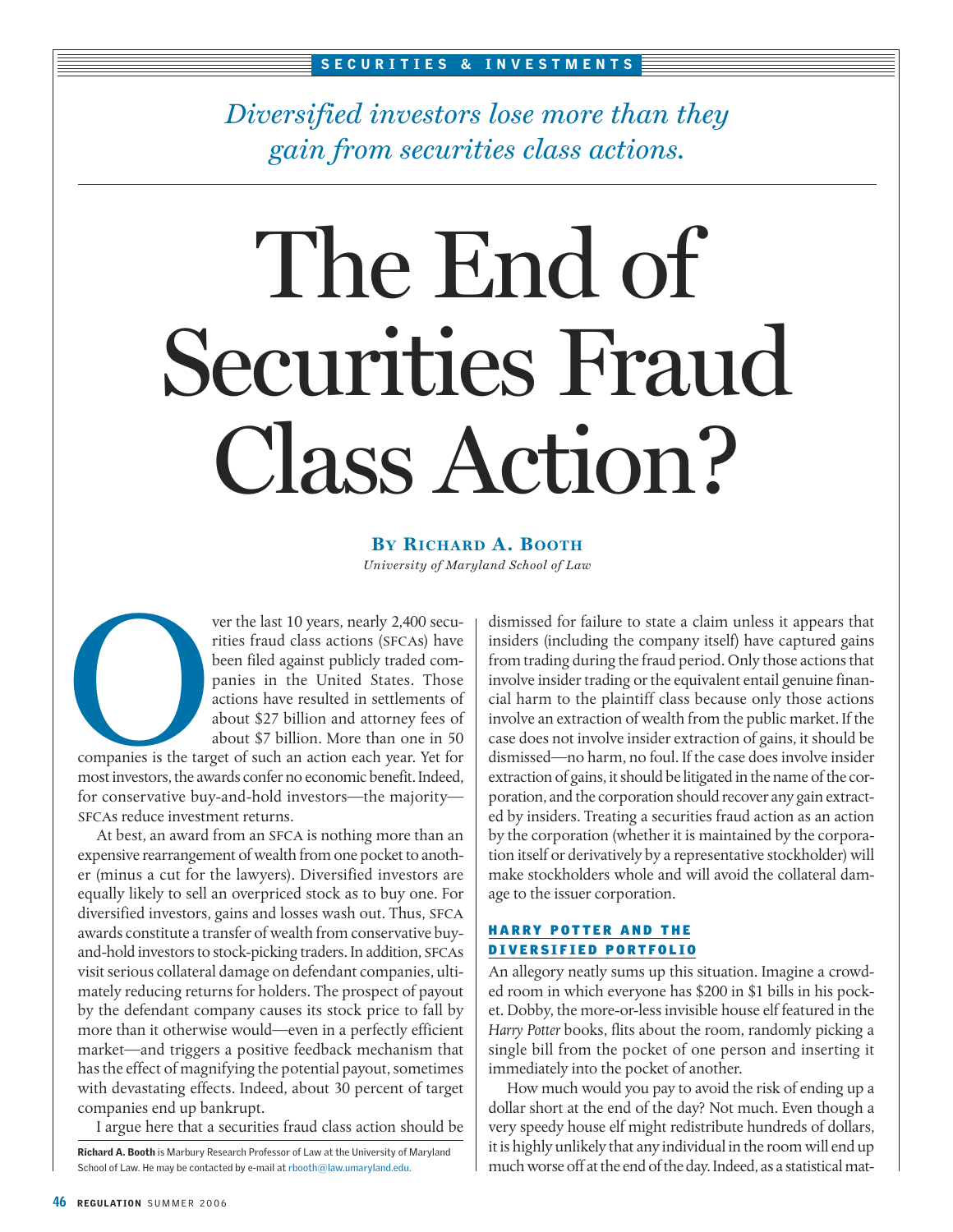

ter, the most likely outcome is that one will end up precisely where one starts—with \$200. And it is almost impossible that one would end up more than a couple dollars short or long. Thus, for an individual to pay even a dollar for insurance against mischievous house elves would likely cost more than the harm.

Now suppose that a few folks in the room have two \$100 bills in their pockets instead of two hundred \$1 bills. If Dobby's practice is to lift a single bill at a time from any one individual, an individual with two \$100 bills would likely be worried enough to buy elf insurance because the risk of losing \$100 or even \$200 is much greater.

There is a cheap and easy way to avoid the risk: An individual can protect himself by getting change and holding only singles. Analogously, a diversified investor (one who can lose only a little money from any single fraud) should not be too worried about securities fraud, whereas an undiversified investor (one who can lose half his wealth from a single fraud) should be very worried about it. Indeed, undiversified investors might favor hiring a securities guard (so to speak) with sophisticated elf detection equipment. They might even favor taxing all investors to pay for protection. On the other hand, diversified investors would be opposed to any such tax for the same reason that they would decline to buy elf insurance. They would argue that undiversified investors should simply get change for their big bills and stop worrying.

What if Dobby were to keep every second dollar for himself? Even a diversified investor would worry a bit in such circumstances. If Dobby is fast enough, he could subtract significant wealth from the aggregate in the room. Even a diversified investor would favor some form of protection in such circumstances. But a diversified investor would be willing to pay only for protection in cases in which the elf keeps the money. Protection that extends to mere redistribution among investors remains a waste of money.

As our story about Dobby illustrates, there is an inherent conflict between diversified and undiversified investors. Although undiversified investors may see a need for SFCAs, diversified investors should be opposed to SFCAs as a deadweight loss, except in situations in which an insider has kept some of the money by trading on withheld information.

#### COSTS WITHOUT BENEFITS

An SFCA typically arises from the failure of a publicly traded company to disclose material information in a timely fashion. The information itself may be either good or bad news. In other words, a securities fraud action may be triggered by good news that causes the price of a stock to rise (in which case, those who sold during the fraud period suffer harm) or bad news that causes the price of a stock to fall (in which case, those who bought during the fraud period suffer harm). There are notable examples of both types of fraud, but bad news fraud is far more common because of the way damages are awarded. Thus, the discussion here is based generally on the premise that securities fraud involves the failure to disclose bad news in a timely way.

In a bad news case, the plaintiff class consists of all who purchased the stock in question after an actionable misrepresentation or omission and who hold the stock until some time after corrective disclosure. The standard approach to damages in a bad news case—somewhat oversimplified for present purposes—is to award the difference between the price paid by the buyer and the market price after corrective disclosure. There are serious problems with this measure of damages. Although it is easy to calculate damages if there is a single plaintiff, the calculation of aggregate damages has proved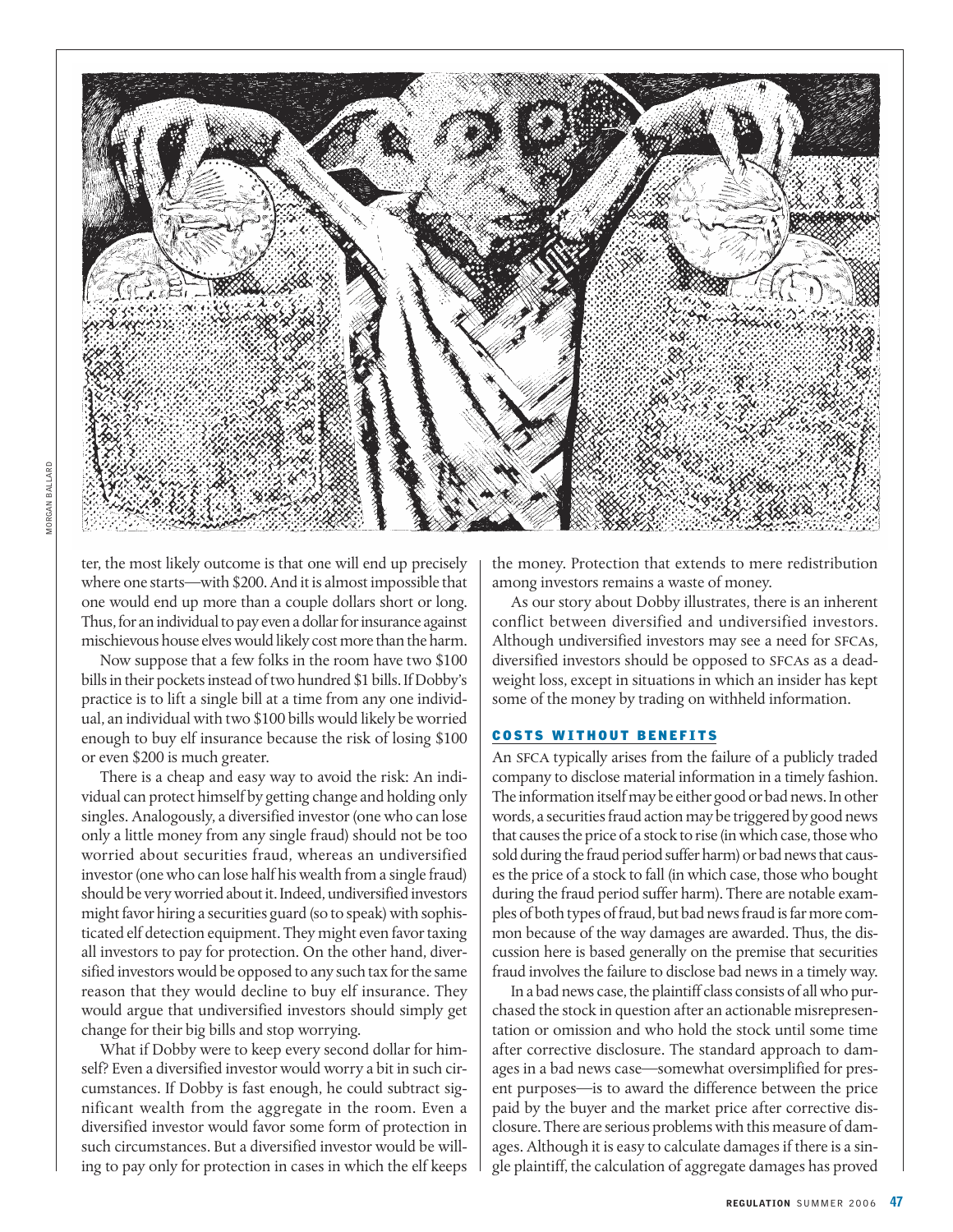to be exceedingly difficult in the context of a class action. Many shares may be bought and sold repeatedly during the fraud period. Trading volume is likely to be many times the number of damaged shares. But there is no way to determine up front how many different shares traded. This intractable problem has led to serious uncertainty in the context of settlement negotiations. It has also led to the invention of several suspect trading models designed to estimate aggregate damages that can fairly be characterized as junk statistics.

To make matters worse, the issuer pays the damages. Accordingly, the prospect of the sfca award itself causes the market price of the stock to fall by an additional amount on top of the amount by which it fell as a direct result of the cor-

If they could do so, diversified investors would get together and agree to ban sfcas except in cases in which insiders (or the company itself) extract wealth from the market by trading during the fraud period. In short, sfcas do no apparent good for anyone other than lawyers, but they do considerable harm to defendant companies. And they do nothing to recoup the gains extracted by elfin insiders.

These problems can be avoided altogether if the courts treat securities fraud claims as belonging to the company rather than to the stockholders. If the fraud does not involve insider trading, there is no harm to diversified stockholders in the aggregate and no award is necessary. If the fraud does involve insider trading, investors are fully compensated if the company

Diversified investors need no remedy in cases of simple securities fraud, and are net losers of the costs of litigation.

rective disclosure. That additional decrease in price will cause an increase in damages, which in turn will cause a further decrease in price. In other words, SFCAs trigger a positive feedback mechanism that magnifies the decrease in market price and the potential award to plaintiffs—sometimes by several multiples of the decrease that would have occurred as a simple result of the disclosure of new information in the absence of the threat of a class action. Feedback will arise even in a perfectly efficient market. To be sure, the market may overreact to bad news and fall by more than it should. But overreaction is beside the point for present purposes. The point is that even if the market is working perfectly, feedback magnifies damages. Feedback is inherent in the class action system.

For conservative buy-and-hold investors who do not happen to trade during the fraud period, the loss from feedback is a significant cost in addition to the cost of litigation. It makes damages far worse in bad news cases, and it reduces gains in good news cases. Moreover, issuers are deprived of capital to which they would have had access in a market undistorted by sfcas. For diversified investors who do happen to trade during the fraud period, there are no benefits from sfcas that are worth the candle. They are already effectively protected against securities fraud in the absence of insider trading or the equivalent. Such simple securities fraud is a zero-sum event. For every buyer-loser there is a seller-winner. A diversified investor is equally likely to be on the winning side of a given trade as on the losing side. For a diversified investor who owns 200 to 300 different stocks with a modest turnover of about 60 percent per year (as is the case with a typical mutual fund), gains and losses are likely to be quite small and to net out quickly. Diversified investors need no remedy in cases of simple securities fraud. Indeed, diversified investors are net losers to the extent of the costs of litigation. recovers the insider gain. And because the company recovers, such an approach avoids the problem of feedback and eliminates the need to determine the number of damaged shares. To be sure, this solution requires the company to sue insiders who may have engaged in improper trading. But if the company fails to sue, stockholders can maintain a derivative action.

## SUBSIDIZING UNDIVERSIFIED INVESTORS

Admittedly, an undiversified investor may suffer significant harm from securities fraud. An investor who forgoes the benefits of diversification and picks a single stock can lose his entire investment. But it does not follow that an undiversified investor should have a remedy if he voluntarily assumes the unnecessary risk that goes with failure to diversify. Through diversification, an investor can eliminate the risk that goes with investing in a single stock without any sacrifice of expected return. An investor can eliminate more than 99 percent of company-specific risk with a portfolio of as few as 20 stocks. And with 200 to 300 stocks, all company-specific risk is gone. The only risk that remains is market risk—the risk that the market as a whole will rise or fall.

Moreover, most investors have no real choice but to diversify. The fact that company-specific risk can be avoided means that the market sets the price of individual securities as if no such risk exists. If market prices did reflect company-specific risk, portfolio investors would buy up stocks and hold them in portfolios that eliminate company-specific risk. The price of stocks would rise and eliminate any return attributable to company-specific risk. Undiversified investors would need to pay higher prices for individual stocks even though the return remained the same. It follows that an investor who buys a single stock as a stand-alone investment takes more risk than necessary to achieve the expected return from that single stock.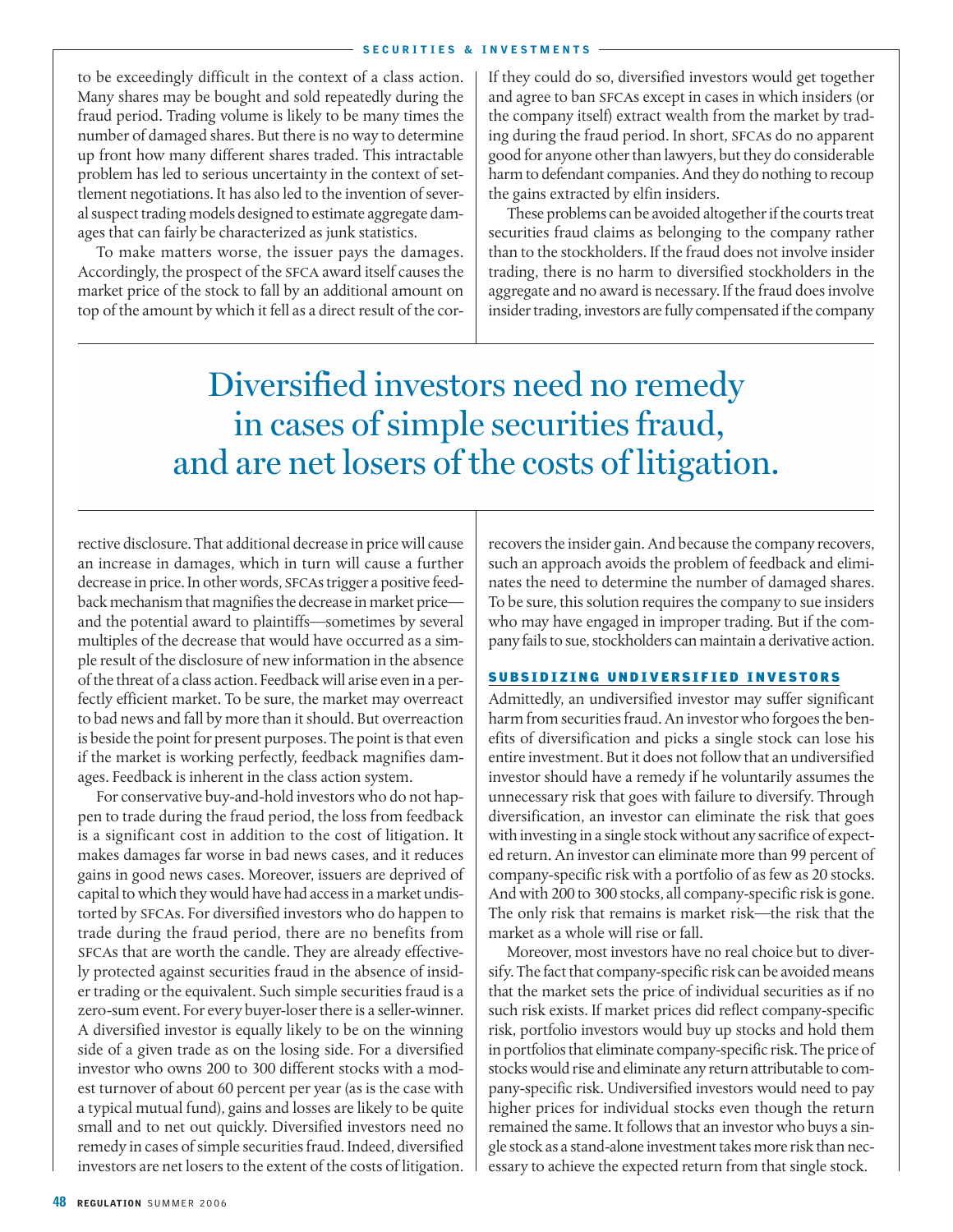Finally, it is costless to diversify. Complete diversification is available cheap even for the smallest investors, through mutual funds or folios at fees that are less than those that go with a brokerage account.

In short, it is so cheap and easy to diversify that it is simply unnecessary for investors to take company-specific risk. Moreover, there is no downside to diversification. Given that the fundamental goal of investing is to generate the greatest possible return at the lowest possible risk, it is irrational for an investor who can do so not to diversify.

The Supreme Court has clearly stated that securities law should be interpreted consistent with the needs of reasonable investors. It follows that in the context of a securities fraud class action, investors should be presumed to be diversified and such actions should be dismissed for lack of harm. At the very least, the law should recognize that there is serious conflict of interest between diversified and non-diversified investors. Diversified investors are effectively insured against simple securities fraud. They need no remedy, and there is no reason for a diversified investor to sue as long as other investors decline to sue. But if one investor sues, then all investors must do the same—a classic market failure. Thus, the cost of litigation operates as a tax on returns for the benefit of investors who decline to diversify. In other words, the current system subsidizes undiversified investors. Accordingly, diversified investors should favor a rule that prohibits legal action in such circumstances. Given that domestically about two-thirds of all stock is held by diversified institutional investors with much of the remainder held by diversified nonprofit institutions, it seems clear that diversified investors should prevail simply based on their numbers.

The clincher is that non-trading, buy-and-hold investors are the biggest losers. All investors suffer their share of attorney fees. But non-traders see the value of their stock in defendant companies fall by more—often much more—than it would but for SFCAs. Even if we are comfortable with wasting a few billion on attorney fees because buyers and sellers come out even in the end, there is no good reason why holders should suffer losses that may be several times greater than they would be but for sfcas. Yet, as the Supreme Court recently affirmed, holders have no standing to sue under federal law and are barred from suing under state law. One could not design a system that makes much less sense.

## FRAUD WITH INSIDER TRADING

Again, diversification affords full protection only from zerosum simple securities fraud. But some cases of securities fraud are not zero sum. If bad news fraud is accompanied by insider or company sales, there will be a net transfer of wealth from outside investors to insiders or the company. That is, if insiders sell on nonpublic bad news, outsiders who buy will lose. But not all of the gains will go to other outside investors who happen to sell. Some of the gains will go to insiders. In other words, outside investors as a class will be net losers as a result of the fraud. Similarly, outside investors may suffer a net loss if the company sells shares without disclosing bad news. And, in cases of good news fraud, outside investors will lose if insiders or the company buys stock or if the company grants stock options. To be sure, a diversified investor will be less concerned about the costs of fraud than an undiversified investor. But on average and over time, even diversified investors lose from fraud with insider transactions because some amount of capital is diverted from the public market to insiders.

It does not follow, however, that individual investors who happen to buy or sell during the fraud period should be able to recover the difference between trade price and post-disclosure market price. In a market undistorted by the effects of sfcas, most of the price difference will be attributable to new information about the company. Relatively little of the price difference will be the result of wealth extraction by insiders. In the absence of insider trading, market price will change when new information comes to light. Insider trading makes it change by a bit more (or a bit less) than it would. But for diversified investors, that is the bit that matters. Thus, to permit investors who trade during the fraud period to recover the full difference between trade price and post-disclosure market price is far too generous because it compensates them for damage they did not suffer—the part of the price change that would have occurred at some point anyway when the truth came out.

**The proposals before Congress have long-term effects on our nation's budget — and potentially yours.** 



**WashingtonWatch.com** delivers the numbers behind federal legislation in the form that matters most: the price for you and your family.

Let **WashingtonWatch.com** be your starting point for investigating what the government does with your money, and for taking action to control it. Whatever your viewpoint, you will have more power to effect change.

Subscribe to the **WashingtonWatch.com Digest**, free e-mail notice of new legislation — and, most importantly, its price tag.

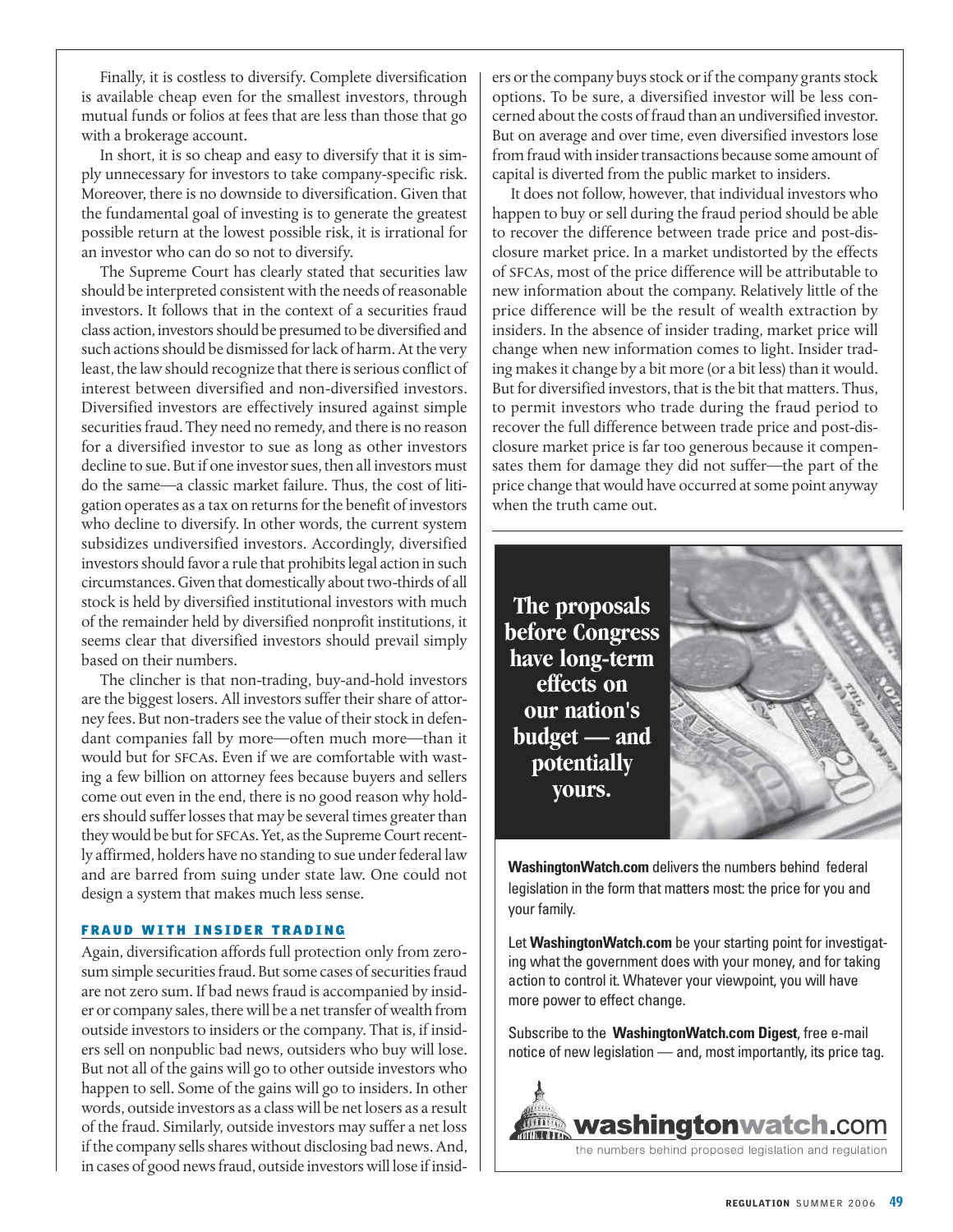The true measure of the loss to investors in the aggregate is the amount extracted by insiders. In a perfectly efficient market, stock prices will be just a bit lower after such a fraud than they would have been in the absence of the fraud whether it is good news fraud or bad news fraud. In other words, the true damage to the market comes from something like dilution. The rather obvious remedy is for the perpetrators to disgorge their gains to the company. In a perfectly efficient market, disgorgement should have the effect of increasing market price by exactly the extra amount by which it fell from the fraud. Thus, a class action is the wrong way to fix the problem. An action by the company or a derivative action would do the job far better.

#### FEEDBACK IN BAD NEWS CASES

Aside from the fact that the standard approach to damages overcompensates diversified investors, a class action invariably does more harm than good. The issuing company pays the award to the plaintiff class, reducing the aggregate value of the issuing company and its stock by the amount of the payment. Because of the feedback effect, that reduction may be several multiples of the loss that would have obtained from corrective disclosure in the absence of feedback.

Suppose that Acme Corporation has 10 million shares outstanding and that the current market price is \$10 per share. The market capitalization of Acme is thus \$100 million. Acme management learns that a key customer is about to cancel a major contract, which will have the effect of reducing profits by 10 percent. Accordingly, the price of Acme stock is expected to fall to \$9 per share. For some reason, management decides to withhold the information from the market for several months. During that period, six million Acme shares are traded. To avoid unnecessary complications, assume that during the fraud period there has been no leak of information or insider trading and that all of the six million shares traded are different shares that have been traded just once.

# FIGURE 1

# Effect of Turnover on Market Price After Corrective Disclosure



When Acme finally discloses the bad news to the public, the price of its stock will fall by 10 percent plus some amount that reflects the likelihood that Acme will become the target of a class action suit. Given that 60 percent of Acme shareholders bought during the fraud period and that the loss in value is \$1 per share, one would expect that the damages payable to the buyers will total \$6 million. The problem is that if Acme pays out \$6 million in damages, its aggregate value is further reduced by that amount, which in turn causes the market price to drop further, which in turn increases the per-share damages. And so on. In other words, the process repeats itself through a positive feedback mechanism that causes the market price to fall a bit more with each iteration. The proverbial bottom line in this case is that if the market is working perfectly, the price will equilibrate at \$7.50 per share. What should have been a 10 percent decline in price will have been magnified to become a 25 percent decline in price because of the prospect of sfca damages.

There are two distinct problems created by the feedback effect of sfcas. First, it constitutes an excessive penalty against the defendant company. Indeed, in a simple SFCA there is no clear reason to penalize the company at all. The decrease in the value of its stock from the disclosure of the new information is probably penalty enough. Second, SFCAs invariably result in the transfer of wealth from diversified buy-and-hold investors to undiversified stock-picking traders. Thus, SFCAs encourage irrational investment strategies. In the case of bad news fraud, the award goes to some of the current shareholders who bought in at a too-high price, thus redistributing wealth within the corporation from older to newer shareholders.

In a good news case, feedback has the opposite effect. Rather than magnifying the decrease in stock price, feedback in a good news case has the effect of dampening the increase in stock price. The difference between a good news case and a bad news case is striking. Assuming a 10 percent change in stock price and 60 percent turnover, the price rises in the good news case by only 6.25 percent whereas it falls in the bad news case by 25 percent (see Figure 1). Moreover, as the number of shares traded increases, the price change becomes ever smaller in the good news case and ever larger in the bad news case. In a good news case, the price change reaches a limit equal to half of the hypothetical percentage decrease. But in a bad news case, there is no downside limit at all. If enough shares trade, the price of the stock will fall to zero.

It is thus not at all surprising that bad news cases are far more common than good news cases. And cases with long class periods are more serious than those with short class periods. The system makes it so.

## THE FIX FOR FEEDBACK

It is easy to fix the feedback problem. Diversified investors can be made whole by issuer recovery of insider gains. Consider a case of bad news fraud accompanied by insider selling before disclosure. If the company recovers the insider gains, the value of the company is increased by the amount the insider extracted from the market (ignoring attorney fees and other costs of